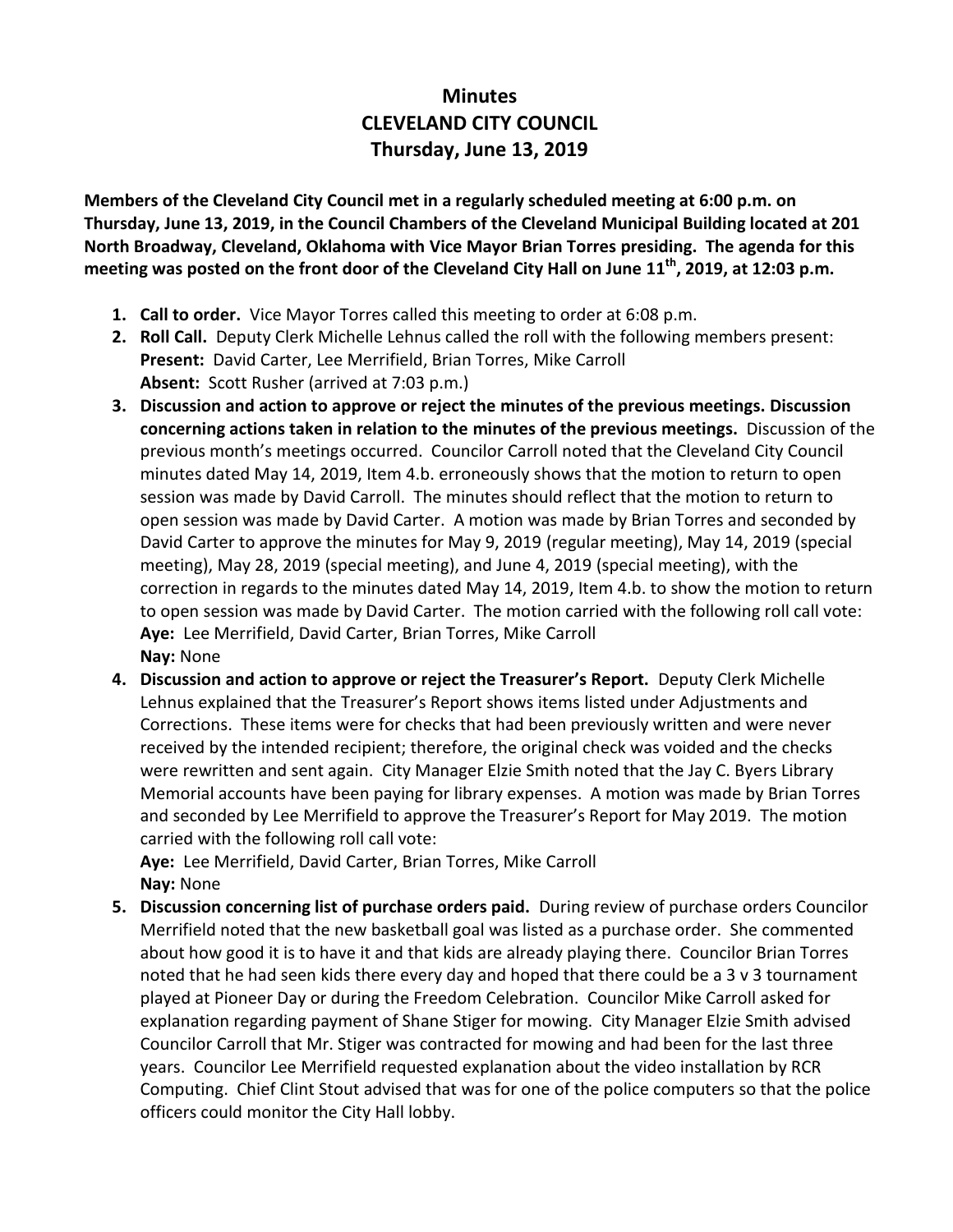- **6. Public Comments. All comments will be limited to agenda items only. Participants are required to sign in prior to the start of the meeting.** Pat Bundy signed in to talk about the pool, pool committee and Hansen Park.
- **7. Discussion and possible action to approve or reject the Option Agreement to Purchase Communications Easement between American Tower Asset Sub II, LLC and The City of Cleveland regarding the purchase of the communications easement of the cell phone tower located at the little league baseball fields.** City Manager Elzie Smith advised the council that the Option Agreement to Purchase Communications Easement had been reviewed extensively by city attorney Eric Nelson. Mr. Nelson had vocalized concerns about not being able to sell the property in the future but City Manager Smith noted that the easement was located at the little league baseball fields and would never be sold in the future. City Manager Smith recommended that the council approve the Option Agreement to Purchase Communications Easement and accept the purchase price payment instead of monthly lease amounts. A motion was made by David Carter and seconded by Mike Carroll to approve the Option Agreement to Purchase Communications Easement between American Tower Asset Sub II, LLC and The City of Cleveland as it is written. The motion carried with the following roll call vote: **Aye:** Lee Merrifield, David Carter, Brian Torres, Mike Carroll **Nay:** None
- **8. Discussion and possible action to appropriate monies received from the Option Agreement to Purchase Communications Easement as listed in Agenda Item Number 7.** Councilor Brian Torres reminded the council of discussion at the previous meeting about using the money for the little league ball fields. He mentioned that the Capital Improvement Plan had the little league ball fields listed for \$100,000 worth of improvements and that appropriating this money to the little league ball fields would take care of \$88,000 of that expense. Councilor Torres also noted that Alaback Design is working on designing a multi-phase plan for the little league ball fields. He also mentioned that Indian Electric Cooperative is looking at what they can do for lighting in the city. He mentioned that the little league baseball organization has always helped the city complete projects such as the concession stands, buying field draggers, and paying for half of the sidewalks. He said they make an impact in the town. Councilor Mike Carroll asked when Alaback's design would be finished and was told by Councilor Torres that there was not a date set. Councilor Torres advised that he requested that the council be provided with three or four options to review and choose from. Councilor Lee Merrifield asked that this money be appropriated to the parks department for future use. Councilor Torres asked that the money be 'earmarked' for Billy Vessels Park little league fields; Councilor Merrifield wanted to know why the monies needed to be 'earmarked' if it was deposited into the parks department. Councilor David Carter asked how long it would be before the check from American Tower Asset Sub II, LLC was received. City Manager Smith stated that it would probably be approximately 30 days. A motion was made by Brian Torres and seconded by David Carter that this issue be tabled until a future meeting. This motion carried with the following roll call: **Aye:** Lee Merrifield, David Carter, Brian Torres, Mike Carroll **Nay:** None
- **9. Discussion and possible action to approve or reject the Council Handbook, dated June 11, 2019.** Councilor Lee Merrifield noted that the Open Meetings Act Summary needs to be corrected to reflect that an informal get-together involving three council members can constitute a meeting, not four members due to the size of our city council. It was also noted that the handbook would be dated June 13, 2019 to reflect the date it was approved by the council. A motion was made by Lee Merrifield and seconded by David Carter to approve the Council Handbook, dated June 13, 2019, with the correction to the Open Meetings Act Summary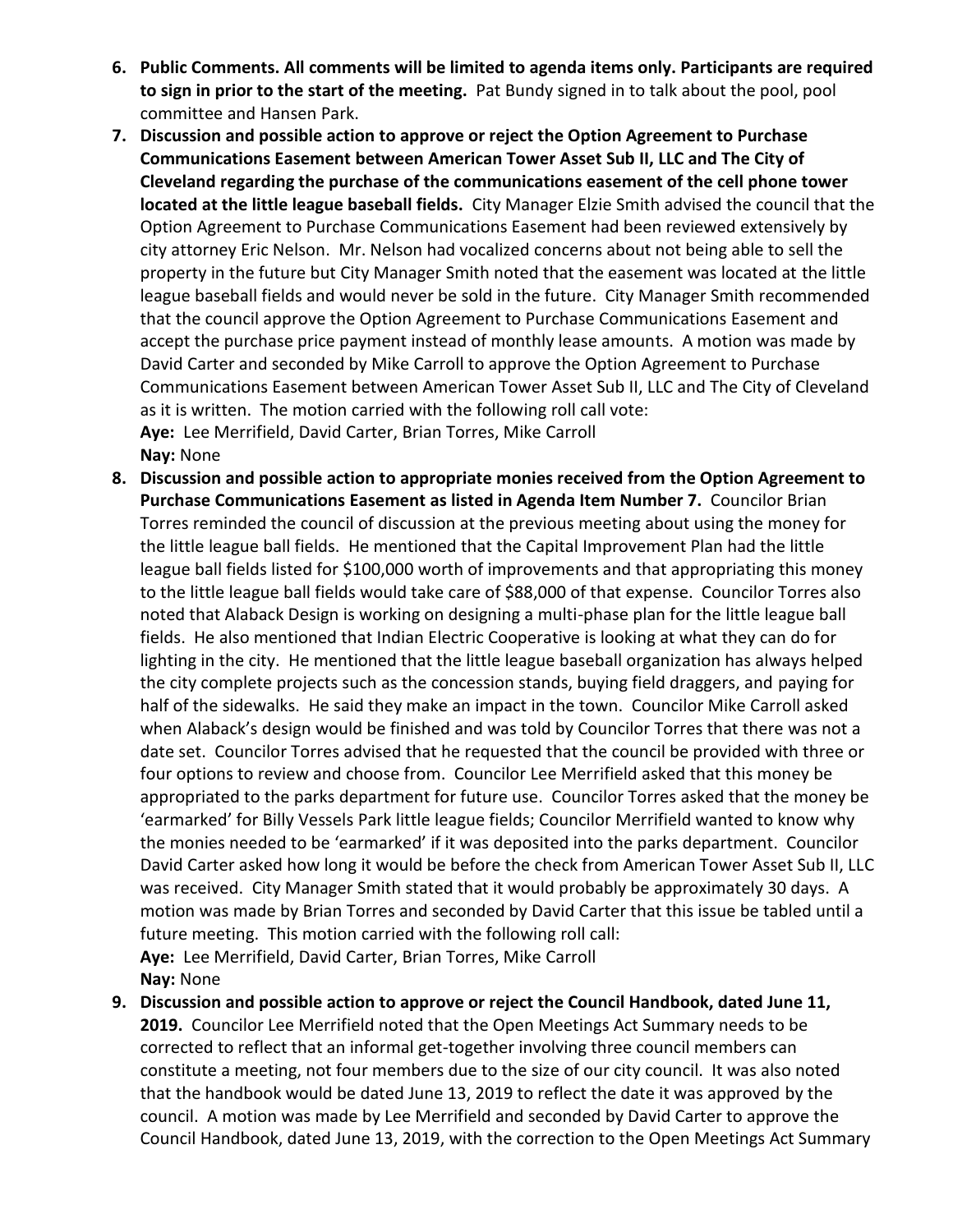to reflect that an informal meeting of three members can constitute a meeting. The motion carried with a roll call vote as follows:

**Aye:** Lee Merrifield, David Carter, Brian Torres, Mike Carroll **Nay:** None

- **10. Discussion and possible action regarding trash and dumping of limbs during the weekend.**  Councilor Lee Merrifield mentioned that this was a 'how' item on the agenda and questioned if it should be a management decision. Councilor Brian Torres said that he requested that it be placed on the agenda because there had previously been a process in place but it had been changed. City Manager Elzie Smith explained that the previous process of allowing citizens access to dump limbs and brush on the weekends had been abused because people kept throwing items that were not limbs or brush out and that staff would have to spend half of their day on Monday cleaning up the area. Councilor David Carter asked if any of the employees that are currently working in that department have an opinion on how it is handled. Councilor Brian Torres asked if the patrol officer could unlock the gates for people on the weekend. Chief Stout advised that wouldn't be feasible for his officers due to the unpredictability of their availability and schedule. Councilor Torres asked if the city could have a crew pick up limbs once a month from the curb side. Councilor Carter asked if it would be cost effective to implement video surveillance to allow for weekend access or if the city could staff it one Saturday per month from 8 a.m. – 12 p.m. Councilor Mike Carroll suggested that an employee's shift be altered once per month to allow dump access later into the evening. City Manager Smith thought that the once a month adjusted shift was a feasible idea. No action was taken on this matter; City Manager Smith advised that he would implement a plan that would allow access to dump limbs and brush once per month during non-business hours.
- **11. Discussion and possible action regarding lot split at 906 Waterstone Drive, Cleveland, OK, 74020 to allow purchase of property.** City Manager Elzie Smith advised that Mike Southward had built a new home and that his house has taken up most of his lots. Mr. Southward has spoken to Aaron Espolt about the purchase of a portion of Dr. Espolt's lot; however, splitting a lot requires council approval. City Manager Smith advised that both Mr. Southward and Dr. Espolt are in favor of the lot split to allow for the purchase of property. A motion was made by Brian Torres and seconded by Lee Merrifield to approve the lot split at 906 Waterstone Drive, Cleveland, OK 74020, to allow the purchase of property. The motion carried with the following roll call:

**Aye:** Lee Merrifield, David Carter, Brian Torres, Mike Carroll **Nay:** None

**12. Discussion and action to approve or reject the Worker's Compensation Plan Renewal with the Oklahoma Municipal Assurance Group and apply \$40,000.00 of the escrow funds to premium.**  City Manager Elzie Smith recommended that the council approve the Worker's Compensation Plan Renewal with the Oklahoma Municipal Assurance Group and to apply \$40,000.00 of the escrow funds to the premium. Councilor Brian Torres asked how we continue to have such a high amount in escrow. City Manager Smith advised that the city has not had a lot of workman's compensation claims but noted that there may be a difference in next year's escrow and premiums. A motion was made by Brian Torres and seconded by Lee Merrifield to approve the Workman's Compensation Plan Renewal with the Oklahoma Municipal Assurance Group and to apply \$40,000.00 of the escrow funds to the premium. This motion carried with the following roll call:

**Aye:** Lee Merrifield, David Carter, Brian Torres, Mike Carroll **Nay:** None

**13. Discussion and possible action regarding construction of new swimming pool. Action may include approval or rejection of lowest bid for pool construction, future plans for Hansen Park,**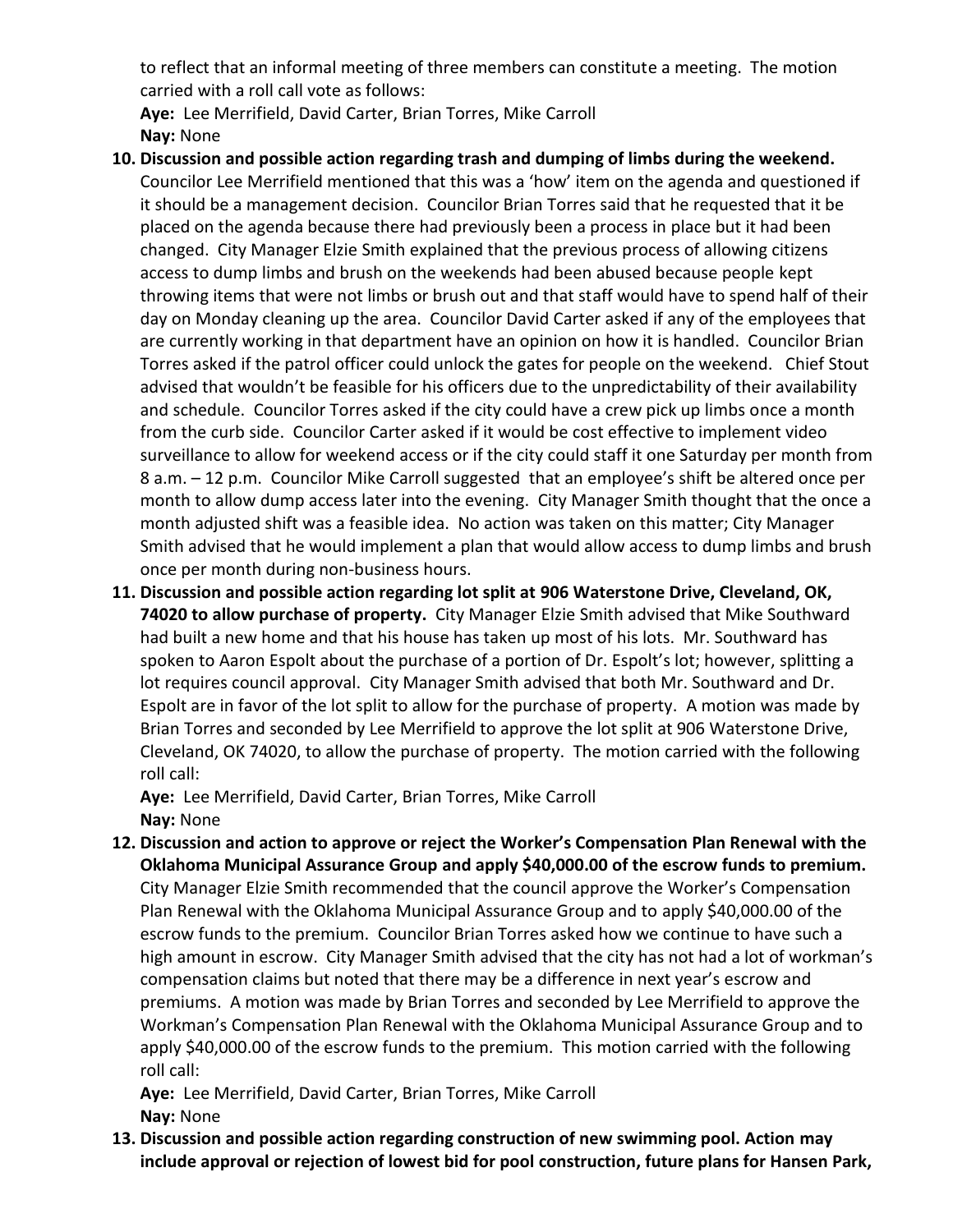## **and any other matters related to pool and park upgrades/construction. Pool construction bids were opened June 7, 2019 as follows:**

## *Pool Creations Inc. - \$1,050,797.00 JP Construction, Inc. - \$746,249.00*

It was noted that this bid is for the construction of the pool itself, to include the slide and water toys, not for buildings or site prep. City Manager Elzie Smith advised the council that the bid was sent to Alaback Design and they said it was a good bid. Alaback Design also stated that they knew this company. Councilor Brian Torres stated that he had gotten good feedback about JP Construction, Inc. Councilor Lee Merrifield asked for confirmation that we would still be within the amount that was borrowed even with needing to get the site prepped to be at the correct grade. Councilor Torres confirmed that we should still be within the borrowed amount of \$1,000,000. A motion to approve and accept JP Construction, Inc. as the lowest bid was made by Lee Merrifield and seconded by David Carter. The motion carried with the following roll call vote: (4-0)

**Aye:** Lee Merrifield, David Carter, Brian Torres, Mike Carroll **Nay:** None

- **14. Proposed executive session to discuss the employment of the City Manager where the disclosure of information would violate confidentiality requirements of federal and state law as authorized by OKLA. STAT, Title 25, Section 307 (B) (1) & (7).** City Manager Elzie Smith reminded the council that the final two city manager interviews are scheduled for June 18, 2019. There was no motion made to convene in executive session; no action was taken.
- **15. Consider City Manager's Report and various department reports which may include: Utility report, sales tax report, cemetery and park reports, library construction update, Cedar Creek bridge project update and possible hospital re-financing. This report may include council comments.** City Manager Elzie Smith began by complimenting the crews that prepared the cemetery for Memorial Day. He gave recognition to them because they worked in preparation of the incoming weather and was able to get the cemetery ready for Memorial Day before any rain moved in. City Manager Smith gave the utility report and noted the following: Gas - \$38,209, down \$12,297; Water - \$79,956, up \$8,834; Water Plant Construction - \$38,600; Sewer - \$36,402, up \$3,232; Garbage - \$34, 037, up \$5,555; Total Billing - \$243,579, up \$39,733 for the month and up \$732,841 year to date. City Manager Smith let the council know that the construction at the library had stopped temporarily due to having to find a new supplier for steel. The original supplier wanted payment before the product had been received; therefore, a new supplier had to be found. They are currently waiting on the steel to arrive. City Manager Smith advised that he had met with Barbara Spess, hospital administration, and American Heritage Bank regarding the possible re-financing of the hospital. City Manager Smith provided the council with the Sales Tax Report for May 2019 which was as follows: Sales Tax - \$164,300, up \$25,404 for the month, up \$136,431 year to date; Use Tax - \$12,234, up \$6,075 for the month, up \$59,538 year to date; Tobacco Tax - \$1,1661, down \$281 for the month, down \$4,380 year to date. Council members Lee Merrifield, David Carter, and Mike Carroll had no comments. Councilor Brian Torres agreed with City Manager Smith that the cemetery had looked good for Memorial Day. Councilor Torres also pointed out that our sales tax increases indicated that the City of Cleveland was up \$5.6 million in sales for this fiscal year.
- **16. New Business. New business being defined as any business that could not be foreseen at the time of posting the agenda.** There are two items that were received June 13, 2019, that are considered new business.

Notice was received from CBEW Professional Group, LLP for accounting and consulting services for the years ended June 30, 2019 and 2020. City Manager Smith read from the notice that CBEW provides general accounting and consulting services throughout the